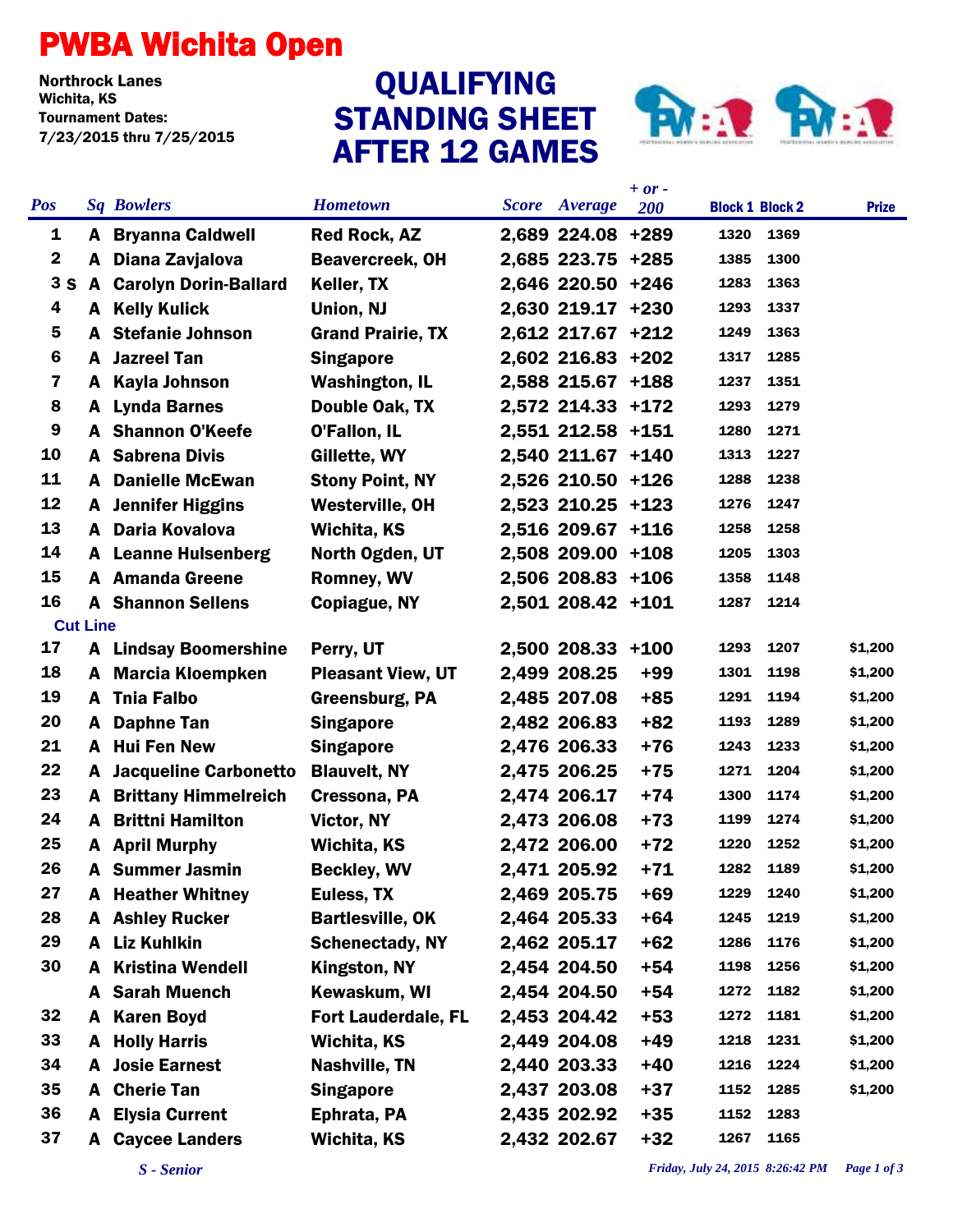|            |   |                                |                             |              |                   | $+ or -$   |                        |              |
|------------|---|--------------------------------|-----------------------------|--------------|-------------------|------------|------------------------|--------------|
| <b>Pos</b> |   | <b>Sq Bowlers</b>              | <b>Hometown</b>             | <b>Score</b> | Average           | <b>200</b> | <b>Block 1 Block 2</b> | <b>Prize</b> |
| 38         |   | A Brandi Branka                | <b>Momence, IL</b>          |              | 2,427 202.25      | $+27$      | 1282<br>1145           |              |
| 39         | A | <b>Elise Bolton</b>            | <b>Merritt Island, FL</b>   |              | 2,423 201.92      | $+23$      | 1179<br>1244           |              |
|            | A | Shayna Ng                      | <b>Singapore</b>            |              | 2,423 201.92      | $+23$      | 1139<br>1284           |              |
| 41         | A | <b>Missy Parkin</b>            | Laguna Hills, CA            |              | 2,421 201.75      | $+21$      | 1181<br>1240           |              |
| 42         | A | <b>Erin McCarthy</b>           | Omaha, NE                   |              | 2,413 201.08      | $+13$      | 1214<br>1199           |              |
| 43         |   | A Samantha Schaden             | <b>Baltimore, MD</b>        |              | 2,409 200.75      | $+9$       | 1109<br>1300           |              |
| 44         | A | <b>Katherine Sutphin</b>       | <b>Mount Dora, FL</b>       |              | 2,403 200.25      | $+3$       | 1185<br>1218           |              |
| 45         |   | <b>A</b> Ashley Bright         | <b>Milton, FL</b>           |              | 2,402 200.17      | $+2$       | 1175<br>1227           |              |
| 46         |   | A Anita Arnett                 | <b>Richmond, TX</b>         |              | 2,399 199.92      | $-1$       | 1206<br>1193           |              |
| 47 S       |   | <b>A</b> Anne Marie Duggan     | <b>Edmond, OK</b>           |              | 2,396 199.67      | $-4$       | 1222<br>1174           |              |
| 48         |   | A Maria Jose Rodriguez         | <b>Austin, TX</b>           |              | 2,394 199.50      | $-6$       | 1241<br>1153           |              |
|            | A | <b>Jasmine Snell</b>           | <b>Papillion, NE</b>        |              | 2,394 199.50      | $-6$       | 1177<br>1217           |              |
| 50         |   | A Alexis Ijams                 | Wichita, KS                 |              | 2,391 199.25      | $-9$       | 1167<br>1224           |              |
| 51         |   | <b>A</b> Ashly Galante         | Palm Harbor, FL             |              | 2,389 199.08      | $-11$      | 1228<br>1161           |              |
| 52         | A | <b>Jamie Martin</b>            | Omaha, NE                   |              | 2,376 198.00      | $-24$      | 1153<br>1223           |              |
| 53         | A | <b>Kim Yioulos</b>             | <b>Clovis, CA</b>           |              | 2,375 197.92      | $-25$      | 1204<br>1171           |              |
| 54         | A | <b>Kayla Bandy</b>             | <b>Salisbury, MD</b>        |              | 2,372 197.67      | $-28$      | 1237<br>1135           |              |
| 55         | A | Megan Buja                     | Rockford, IL                |              | 2,371 197.58      | $-29$      | 1175<br>1196           |              |
| 56         | A | <b>Kiyoko McDonald</b>         | <b>McKinney, TX</b>         |              | 2,367 197.25      | $-33$      | 1149<br>1218           |              |
| 57         | A | <b>Chelsea Gilliam</b>         | Independence, LA            |              | 2,362 196.83      | $-38$      | 1123<br>1239           |              |
| 58         | A | <b>Olivia Sandham</b>          | Saint Joseph, MO            |              | 2,354 196.17      | $-46$      | 1208<br>1146           |              |
| 59         | A | <b>Kerry Smith</b>             | Lititz, PA                  |              | 2,347 195.58      | $-53$      | 1142<br>1205           |              |
| 60         | A | <b>Anggie Ramirez</b>          | Chicago, IL                 |              | 2,342 195.17      | $-58$      | 1248<br>1094           |              |
| 61         |   | A Megan Kelly                  | Dayton, OH                  |              | 2,338 194.83      | $-62$      | 1295<br>1043           |              |
| 62 S       | A | <b>Tish Johnson</b>            | <b>Colorado Springs, CO</b> |              | 2,324 193.67      | $-76$      | 1199<br>1125           |              |
| 63         | A | <b>Jodi Woessner</b>           | Oregon, OH                  |              | 2,319 193.25      | $-81$      | 1045<br>1274           |              |
| 64         |   | <b>Sarah Lokker</b>            | <b>New Baltimore, MI</b>    |              | 2,314 192.83      | $-86$      | 1129<br>1185           |              |
| 65         |   | <b>A</b> Brooke Bower          | <b>Camp Hill, PA</b>        |              | 2,311 192.58      | $-89$      | 1132<br>1179           |              |
| 66         | A | <b>Grace Hall</b>              | <b>Oklahoma City, OK</b>    |              | 2,307 192.25      | $-93$      | 1066<br>1241           |              |
| 67         |   | A Kaitlin Quinn                | <b>Bel Aire, KS</b>         |              | 2,298 191.50 -102 |            | 1078<br>1220           |              |
| 68         | A | <b>Diandra Asbaty</b>          | Chicago, IL                 |              | 2,295 191.25 -105 |            | 1146<br>1149           |              |
| 69         |   | A Samantha Carpio              | <b>Burlington, KS</b>       |              | 2,291 190.92 -109 |            | 1044<br>1247           |              |
| 70         |   | <b>A</b> Catherine Prather     | Wichita, KS                 |              | 2,290 190.83 -110 |            | 1161<br>1129           |              |
| 71         |   | <b>A</b> Brandy Sanderson      | <b>Bossier City, LA</b>     |              | 2,288 190.67 -112 |            | 1143<br>1145           |              |
| 72         | A | Danielle Van der Meer          | <b>Washington, IL</b>       |              | 2,287 190.58 -113 |            | 1108<br>1179           |              |
| 73         |   | A Linda Walbaum                | <b>Brighton, CO</b>         |              | 2,280 190.00 -120 |            | 1106<br>1174           |              |
| 74         |   | A Catie Jensen                 | Fort Worth, TX              |              | 2,279 189.92 -121 |            | 1162<br>1117           |              |
| 75         |   | <b>A</b> Sandi Charles         | Nolanville, TX              |              | 2,277 189.75 -123 |            | 1145<br>1132           |              |
|            |   | A Leela Yahya                  | Wichita, KS                 |              | 2,277 189.75 -123 |            | 1140<br>1137           |              |
| 77         |   | <b>A</b> Nichole DePaul-Miller | Baytown, TX                 |              | 2,273 189.42 -127 |            | 1018<br>1255           |              |
| 78         | A | <b>Bianca Simmons</b>          | Wichita, KS                 |              | 2,271 189.25 -129 |            | 1127<br>1144           |              |
| 79         | A | <b>Georgia Drewes</b>          | Wichita, KS                 |              | 2,269 189.08 -131 |            | 1124<br>1145           |              |
| S          |   | A Debbie Ayers                 | La Mesa, CA                 |              | 2,269 189.08 -131 |            | 1206<br>1063           |              |
| 81         |   | <b>A</b> Genie Franklin        | Frisco, TX                  |              | 2,267 188.92 -133 |            | 1165<br>1102           |              |
|            |   |                                |                             |              |                   |            |                        |              |